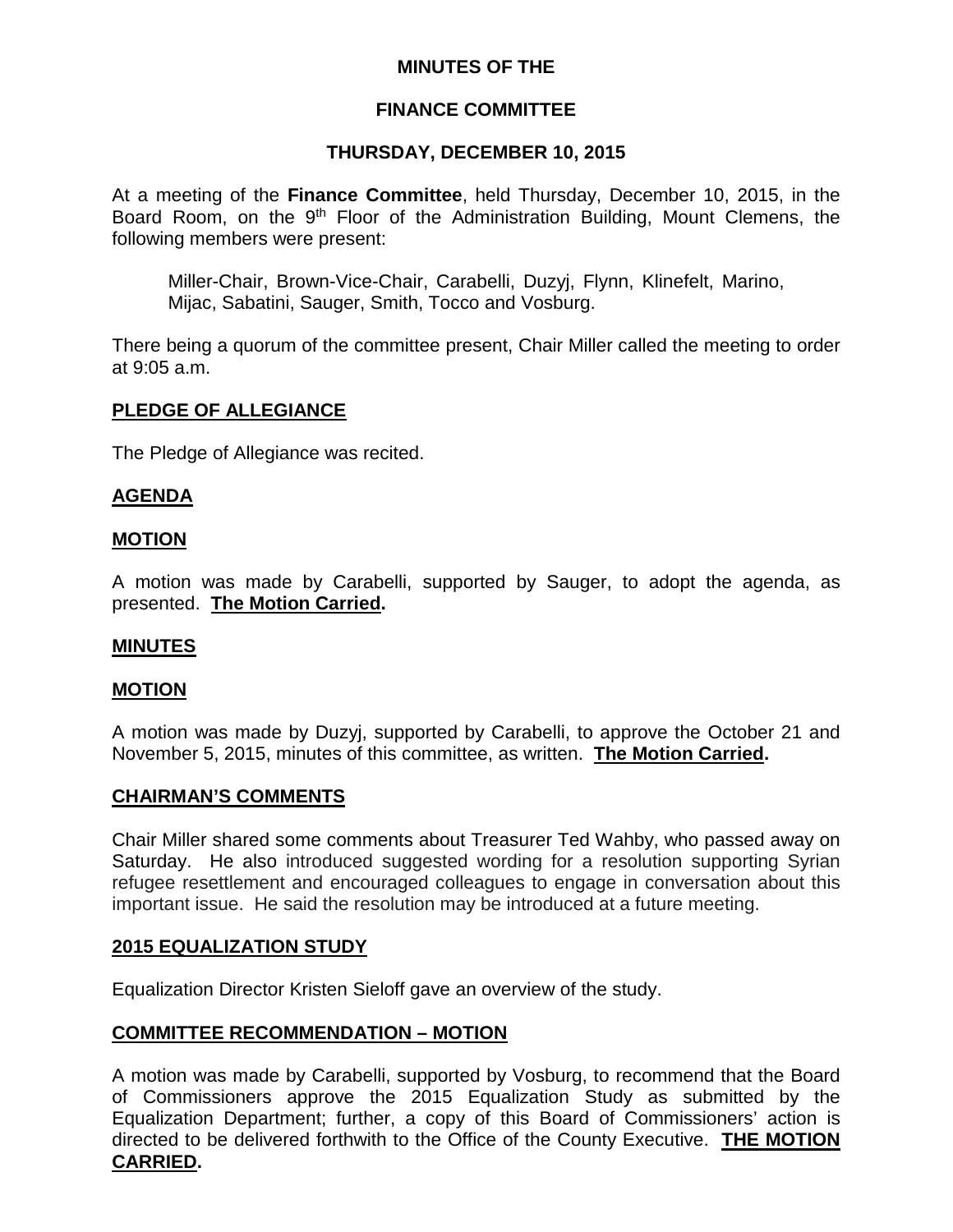# **DISCUSSION RE: INSURANCE BONUS FOR MARRIED COUPLES WHO ARE BOTH COUNTY EMPLOYEES**

Chair Miller said several employees had shared with him their concerns regarding the county's policy which states that married couples, both of whom are county employees, are not allowed to receive the medical insurance bonus.

Eric Herppich, Director of Human Resources/Labor Relations, gave an explanation of the Insurance Waiver Program and coordination of benefits changes.

The following commissioners spoke: Miller, Vosburg and Klinefelt.

# **MOTION**

A motion was made by Flynn, supported by Marino, to receive and file the information provided by Mr. Herppich. **The Motion Carried.**

# **RECOMMENDATIONS FROM 12-10-15 GOVERNMENT OPERATIONS COMMITTEE MEETING**

### **Contract with ACS Enterprise Solutions, LLC/USLandRecords and Super Index Real Estate Search Sites/Clerk/Register of Deeds**

# **COMMITTEE RECOMMENDATION – MOTION**

A motion was made by Duzyj, supported by Brown, to recommend that the Board of Commissioners authorize the County Clerk/Register of Deeds to renew the USLandRecords and Super Index real estate search sites contract with ACS Enterprise Solutions, LLC (a Xerox company) at an estimated cost of \$1,096,736 for three-years, which, when off-set by revenue, results in a total estimated net cost of \$52,736 for three-years, the cost of which is available in the Register of Deeds Technology Fund; further, a copy of this Board of Commissioners' action is directed to be delivered forthwith to the Office of the County Executive. **THE MOTION CARRIED.**

### **Contract with Courthouse Technologies, Ltd./Jury Management System/Clerk/Register of Deeds**

# **COMMITTEE RECOMMENDATION – MOTION**

A motion was made by Sauger, supported by Vosburg, to recommend that the Board of Commissioners approve a contract with Courthouse Technologies, Ltd. for an enhancement to the Jury Management System that allows SMS text reminders, information and directions to be sent to jurors at a cost not to exceed \$9,780 annually, which is available in the Jury Room's budget (10116601-72901); further, a copy of this Board of Commissioners' action is directed to be delivered forthwith to the Office of the County Executive. **THE MOTION CARRIED.**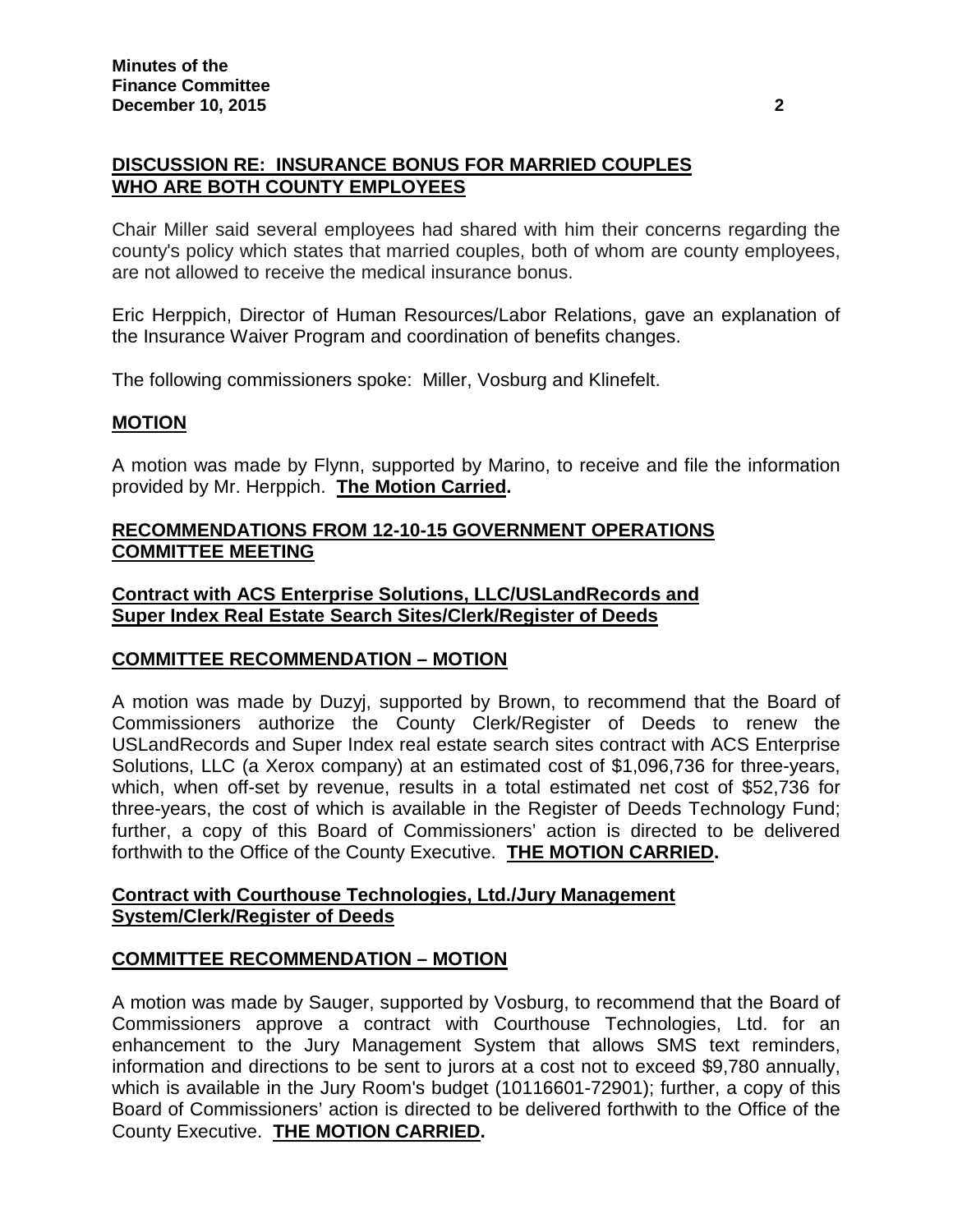# **Implementation of Fraud Alert System/Clerk/Register of Deeds**

### **COMMITTEE RECOMMENDATION – MOTION**

A motion was made by Carabelli, supported by Flynn, to recommend that the Board of Commissioners authorize the County Clerk/Register of Deeds to implement a Fraud Alert System at annual estimated cost of \$61,782 annually, beginning January 1, 2016, which is available in the Register of Deeds Technology Fund; further, a copy of this Board of Commissioners' action is directed to be delivered forthwith to the Office of the County Executive.

The following commissioner spoke: Carabelli.

Chair Miller called for a vote on the motion and **THE MOTION CARRIED.**

### **Concur in Recommendation of Corporation Counsel Re: Case of Timothy Danks vs. County of Macomb, et al**

# **COMMITTEE RECOMMENDATION – MOTION**

A motion was made by Vosburg, supported by Sauger, to recommend that the Board of Commissioners concur in the recommendation of Corporation Counsel concerning the case of Timothy Danks vs. County of Macomb, et al; further, a copy of this Board of Commissioners' action is directed to be delivered forthwith to the Office of the County Executive. **THE MOTION CARRIED.**

### **ADOPT RESOLUTION APPROVING ORDER AND DETERMINATION BY THE MACOMB COUNTY BOARD OF COMMISSIONERS TO ANNEX CERTAIN LANDS TO THE VILLAGE OF ARMADA, MICHIGAN**

# **COMMITTEE RECOMMENDATION – MOTION**

A motion was made by Brown, supported by Vosburg, to recommend that the Board of Commissioners adopt a resolution approving order and determination by the Macomb County Board of Commissioners to annex certain lands to the Village of Armada, Michigan.

The following commissioners spoke: Carabelli, Brown and Vosburg.

The following email, dated December 8, 2015, was received from the Village of Armada and Commissioner Carabelli requested that it be included as part of the record:

Dear Board of Commissioners:

The Village of Armada provided the township with a letter indicating that owners of parcel 13-02-25-100-009 wish to be annexed from the Township to Village of Armada.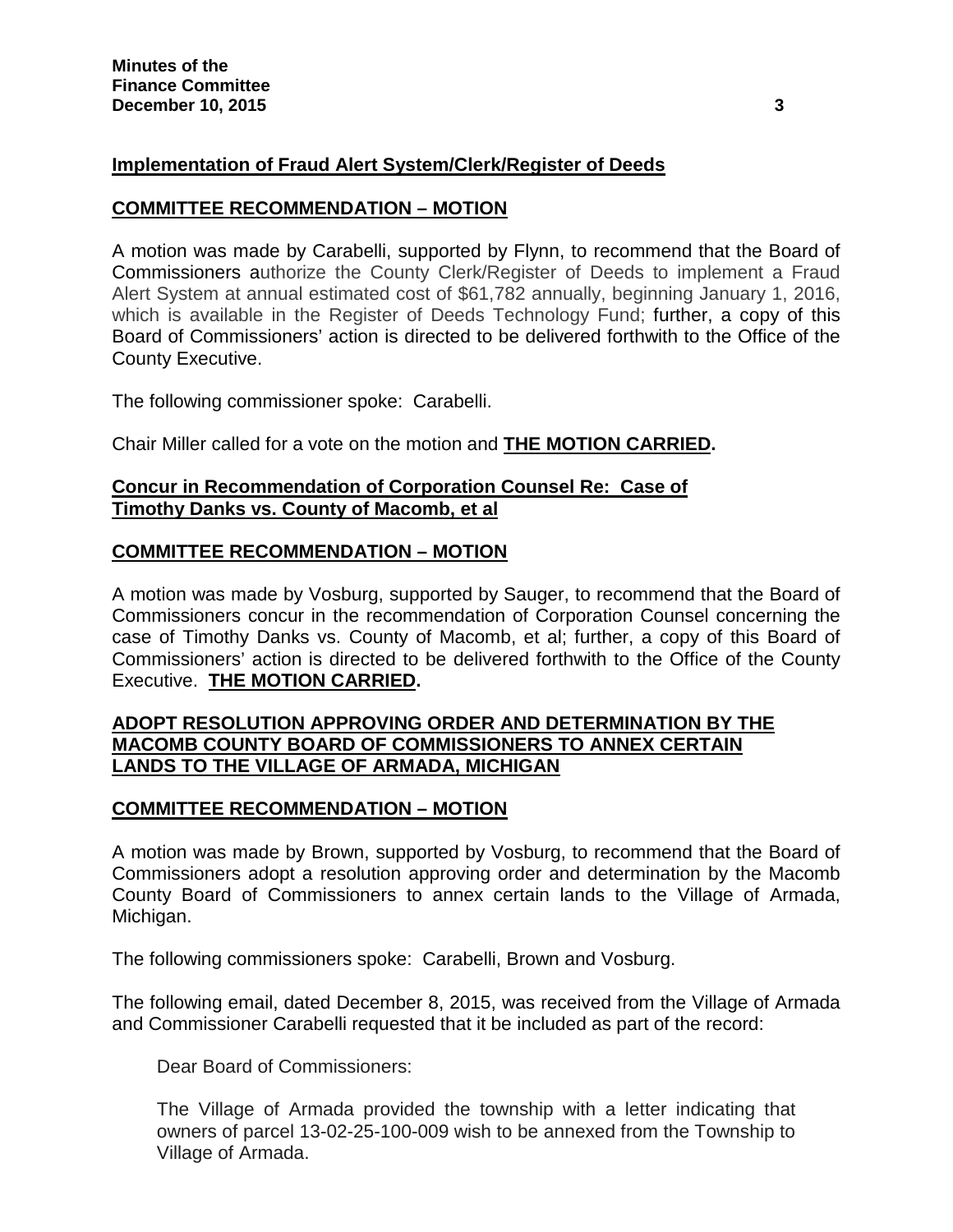The Armada Township Board discussed the issue at a board meeting on November 12. We had no issues with proceeding with the petition for annexation. The board realizes that a minimal amount of revenue will be lost but was not a huge concern.

The board acknowledged that the owners need water and sewer for the development of the property.

If you have any additional questions, please feel free to contact me.

Sincerely, Mary K. Swiacki Armada Township Clerk

Chair Miller called for a vote on the resolution and **THE MOTION CARRIED.**

### **RECOMMENDATIONS FROM 12-9-15 HEALTH AND HUMAN SERVICES COMMITTEE MEETING**

#### **Annual Animal Control Service Agreements for Eastpointe, Mt. Clemens, Roseville, Sterling Heights and Warren/Animal Shelter**

#### **COMMITTEE RECOMMENDATION – MOTION**

A motion was made by Tocco, supported by Smith, to recommend that the Board of Commissioners approve annual service agreements for animal control services provided by Macomb County Animal Control for the contract beginning January 1, 2016 through December 31, 2016 for the following cities: Eastpointe, Mount Clemens, Roseville, Sterling Heights and Warren; further, a copy of this Board of Commissioners' action is directed to be delivered forthwith to the Office of the County Executive. **THE MOTION CARRIED.**

#### **Budget Amendment/2016 Health Grants Budget/Health Innovation Grant-Hepatitis C Surveillance & Prevention Initiative/Health Department**

#### **COMMITTEE RECOMMENDATION – MOTION**

A motion was made by Mijac, supported by Marino, to recommend that the Board of Commissioners approve the Health Department's request for a \$35,000 increase in the 2016 Health Grants Budget for new funding through the Michigan Department of Health and Human Services (MDHHS) Health Innovation Grant for the Hepatitis C Surveillance and Prevention Initiative; further, this budget action addresses budgetary issues only. It does not constitute the Commission's approval of any County contract. If a contract requires Commission approval under the County's Contracting Policy or the County's Procurement Ordinance, such approval must be sought separately; further, a copy of this Board of Commissioners' action is directed to be delivered forthwith to the Office of the County Executive. **THE MOTION CARRIED.**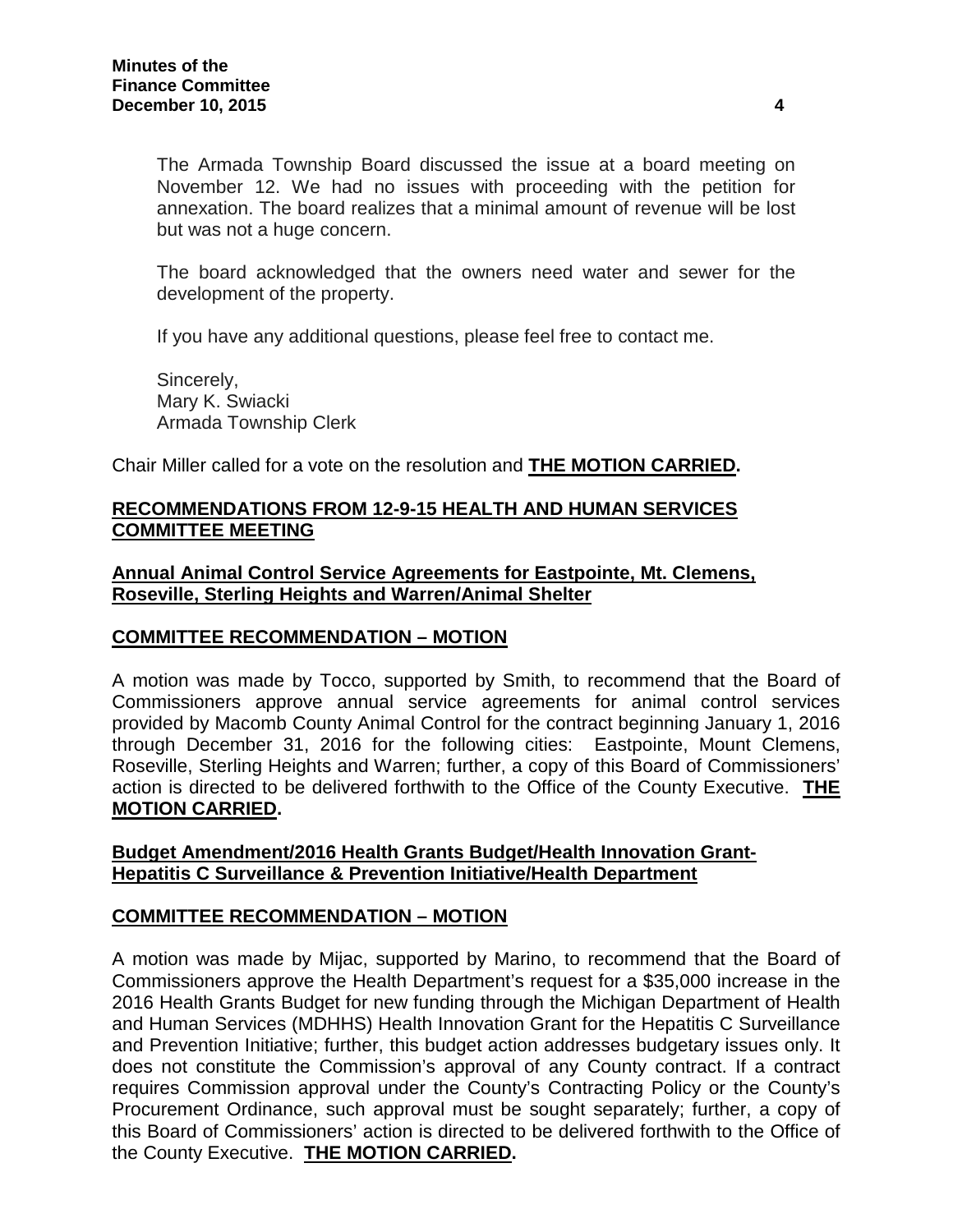# **Budget Amendment/2016 Health Grants Budget/Public Health Institute for Climate Change and Public Health Learning Collaborative Award/Health Department**

# **COMMITTEE RECOMMENDATION – MOTION**

A motion was made by Duzyj, supported by Tocco, to recommend that the Board of Commissioners approve the Health Department's request for a \$30,000 increase in the 2016 Health Grants Budget for new funding from the Public Health Institute for the Climate Change and Public Health Learning Collaborative Award; further, this budget action addresses budgetary issues only. It does not constitute the Commission's approval of any County contract. If a contract requires Commission approval under the County's Contracting Policy or the County's Procurement Ordinance, such approval must be sought separately; further, a copy of this Board of Commissioners' action is directed to be delivered forthwith to the Office of the County Executive. **THE MOTION CARRIED WITH BROWN AND VOSBURG VOTING "NO."**

# **Budget Amendment/2016 Health Grants Budget/St. John Providence Mission Fund Grant/Health Department**

# **COMMITTEE RECOMMENDATION – MOTION**

A motion was made by Sauger, supported by Tocco, to recommend that the Board of Commissioners approve the Health Department's request for a \$13,000 increase in the 2016 Health Grants Budget for new funding from the St. John Providence Mission Fund Grant for the "Healthy Kitchen Cook Along" Program; further, this budget action addresses budgetary issues only. It does not constitute the Commission's approval of any County contract. If a contract requires Commission approval under the County's Contracting Policy or the County's Procurement Ordinance, such approval must be sought separately; further, a copy of this Board of Commissioners' action is directed to be delivered forthwith to the Office of the County Executive. **THE MOTION CARRIED.**

# **ITEMS MOVED FROM 12-9-15 JUSTICE AND PUBLIC SAFETY COMMITTEE MEETING (FOR DISCUSSION ONLY)**

# **Budget Amendment/800MhZ Radio System Coverage Enhancements Project/Emergency Management**

**Contract with Motorola Solutions, Inc./Radio System Coverage Enhancements/Emergency Management**

# **Inter-local Funding Agreement with City of Warren/Radio System Coverage Enhancements Project/Emergency Management**

Sheriff Wickersham provided an overview of the Radio System Coverage Enhancement Project.